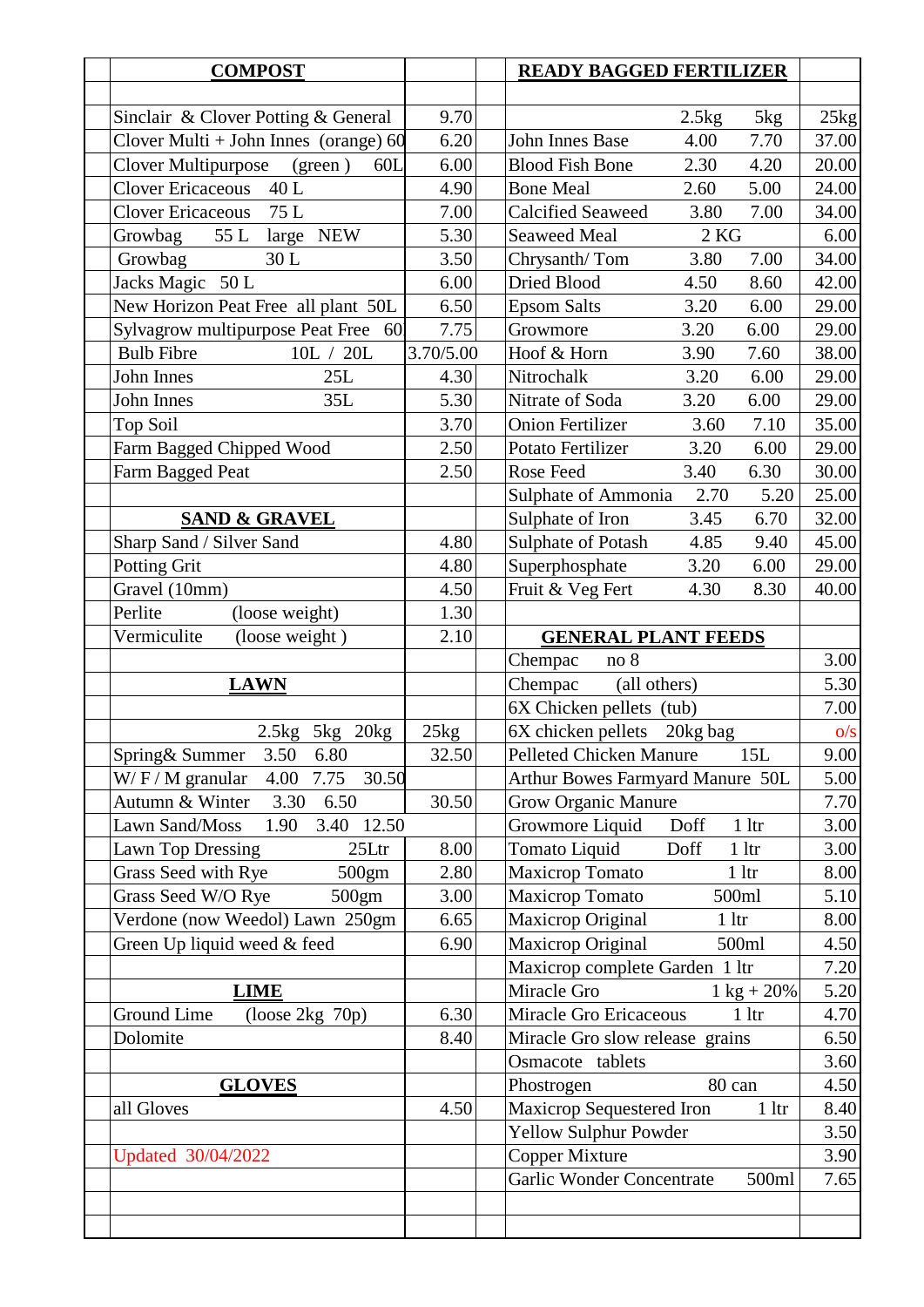| <b>INSECTICIDE, PESTICIDE, FUNGICIDE</b> |       | <b>WEED &amp; CLEAN</b>               |        |
|------------------------------------------|-------|---------------------------------------|--------|
|                                          |       | <b>Armillatox Outdoor</b><br>500ml    | 6.80   |
|                                          |       | Bayer Garden Glyphosate RTU 1 ltr     | 3.90   |
| Ant Stop                                 | 4.65  | Job Done Tree & Stump Killer          | 4.80   |
| Apple Maggot Control Trap                | 6.85  | Job Done General Purpose RTU 1 ltr    | 3.60   |
| Apple Maggot Refill                      | 5.25  | Garrotta                              | 4.60   |
| Arbrex Seal & Heal                       | 5.45  | <b>Ground Clear</b>                   | 7.60   |
| Bug Killer Provado concentrate           | 7.70  | Jeyes Fluid<br>300ml                  | 4.90   |
| Bug Killer Provado RTU Spray             | 4.20  | 1 <sup>1</sup><br>Jeyes Fluid         | 9.75   |
| Bug Killer Resolva Concentrate           | 9.60  | Pathclear 18 tube tub                 | 25.00  |
| Bug Killer Resolva RTU Spray             | 4.60  | Pathclear Single loose tube           | 1.50   |
| Cat Repellent 2<br>500gm                 | 4.30  | Resolva Concentrate<br>250ml          | 9.45   |
| Fly & Wasp Killer Spray                  | 1.20  | Resolva RTU<br>1 <sup>1</sup>         | 5.00   |
| Fly Catcher 7 panels                     | 4.75  | Roundup tough $RTU$ 1 ltr + 20%       | 6.00   |
| Grease Bands Large                       | 6.35  | Doff Advanced concentrate<br>$1$ Ltr  | 10.40  |
| Fruit Tree Grease                        | 5.10  | SBK Brushwood Killer conc 500ml       | 11.70  |
| 30ml<br><b>Greenfly Killer Plus</b>      | 4.85  | Verdone (now Weedol) Lawn 250gm       | 6.65   |
| Kurtail<br>500ml                         | 41.00 | Weedol Tub (18 tubes)                 | 19.00  |
| 10 sachet<br>Lawn Grub Killer            | 12.50 | Weedol Tub single tube loose          | 1.40   |
| Mole Repellent                           | 5.00  | Weedol RTU 1 ltr                      | 5.00   |
| Pepper Dust                              | 3.55  |                                       |        |
| Plum Maggot Control Trap                 | 6.85  | <b>GREENHOUSE</b>                     |        |
| Plum Maggot refill                       | 5.25  | <b>Capillary Matting</b><br>per metre | 2.50   |
| Rat / mouseKiller Rentakill 6 pk grain   | 7.00  | Organic Hormone Rooting Powder        | 1.60   |
| Rat / mouseKiller Rentakill 10pk past    | 8.20  | Glazing Clips W<br>50                 | 3.50   |
| Rose Clear Ultra<br>200ml                | 9.50  | <b>Glazing Lap Clips</b><br>50        | 2.50   |
| Doff slug killer                         | 4.40  | Nuts & Bolts Cropped Head             | 3.40   |
| Slug Gone (wool)<br>3.5kg                | 4.60  | Nuts & Bolts Square Head              | 3.40   |
| Vitax Organic 2 in 1 conc<br>250ml       | 7.20  | Riddles $1/2$ " $3/8$ "<br>1/4"       | 7.75   |
| Vitax Organic 2 in 1 RTU<br>750ml        | 4.20  | Water Storage Crystals                | $3.20$ |
| Vitax PY Insect spray RTU<br>750ml       | 5.60  | Westland Water Retaining Gel 250gm    | 4.50   |
| vitax PY Insect concentrate<br>250ml     | 9.75  | Widger & Dibber Set                   | 1.30   |
| Wasp Nest Killer                         | 3.00  | Tap for water butts                   | 2.50   |
| Winter Tree Wash                         | 10.70 | Greenhouse shading                    | 5.30   |
| Woodlice Killer                          | 2.40  | Green house shading 1.2m wide per mt  | 1.30   |
|                                          |       | <b>Potting Tray</b>                   | O/S    |
|                                          |       | Scoop                                 | 1.00   |
|                                          |       | Ali Plugs and corners                 | 3.00   |
| <b>WATERING CANS &amp; ROSES</b>         |       | Ali Plugs and clips 50 pk             | 3.50   |
| Basic Watering can<br>5 <sup>1</sup>     | 3.50  | Twist clips 50pk                      | 2.50   |
| Basic Watering can<br>10 <sup>1</sup>    | 6.00  | Greenhouse fumigator                  | 5.30   |
|                                          |       | <b>BIOLOGICAL GROWING AIDS</b>        |        |
| All Watering can Roses are               | 3.00  | Baby Bio liquid feed                  | 2.60   |
|                                          |       | Bio Rooting Hormone Liquid            | 4.50   |
|                                          |       | Root Grow 150g                        | 4.20   |
|                                          |       |                                       |        |
|                                          |       | Updated 30/04/2022                    |        |
|                                          |       |                                       |        |
|                                          |       |                                       |        |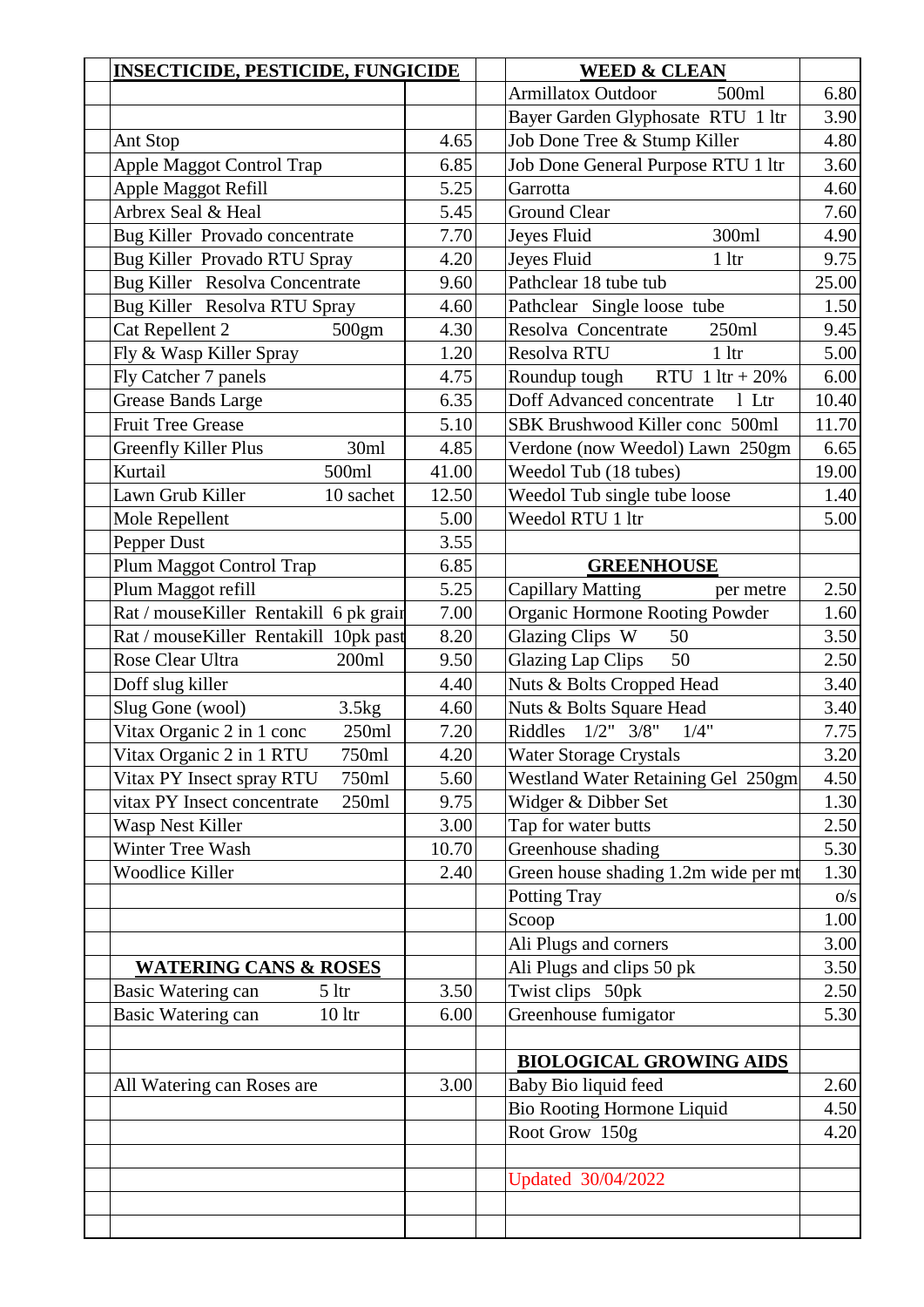| <b>COMMON POTS</b>                      |      | <b>GROWING TRAYS</b>                  |      |
|-----------------------------------------|------|---------------------------------------|------|
|                                         |      |                                       |      |
|                                         |      | Growbag Tray                          | 5.60 |
| 3"<br>Round<br>8F                       | 0.05 | Garden Tray<br>52cm<br>(gravel tray)  | 4.50 |
| 3.5" Round<br>9F                        | 0.05 | Garden Tray<br>(gravel tray)<br>38cm  | 1.50 |
| Round<br>5"<br>13F terracotta           | 0.18 |                                       |      |
| 5.5" Round<br>14D                       | 0.20 | <b>PLASTIC SAUCERS</b>                |      |
| 7"<br>Round<br>terracotta               | 0.40 |                                       |      |
| 2 ltr Round<br>16T                      | 0.18 | 6"<br>Round<br>15S                    | 0.50 |
| 3 ltr Round<br>19T                      | 0.23 | 7"<br>Round<br>19S                    | 0.75 |
| 4 ltr Round<br>21T                      | 0.40 |                                       |      |
| 5 ltr Round<br>23T                      | 0.45 |                                       |      |
| 7.5 ltr Round                           | 0.60 |                                       |      |
| 10 ltr Round<br><b>28T</b>              | 0.70 | <b>OTHER POT &amp; CONTAINER</b>      |      |
| 15 ltr Round<br>32T                     | 1.60 | 9" Ring Culture Pots 6 pk             | 2.80 |
| 20 ltr Pot - Black - holes              | 2.20 | Sweet Pea pots<br>20pk                | 3.30 |
| 35 ltr Pot - Black - holes              | O/S  |                                       |      |
| 35 ltr Pot - Black - handles            | O/S  |                                       |      |
| 50 ltr Pot - Black - handles            | O/S  | <b>SEED TRAYS</b>                     |      |
|                                         |      |                                       |      |
|                                         |      | Standard Black Rigid tray             | 0.90 |
|                                         |      | Half Tray Lightweight                 | 0.20 |
|                                         |      | Four Cell Tray                        | 0.10 |
| Polypots $3" \times 6" \times 6.5"$     | 0.05 | Six Cell Tray                         | 0.15 |
| Polypots 4.5" x 9" x 9.5"               | 0.05 | Nine Cell Tray                        | 0.15 |
| Polypots 7" x 14" x 14"                 | 0.20 | Twelve Cell Tray                      | 0.15 |
| Polypots 14" x 28" x 20"                | 0.20 | Fifteen Cell Tray<br>pk 5             | 2.80 |
|                                         |      | Twenty four Cell Tray pk 5            | 2.80 |
| $25$ ltr<br><b>Green Planter Bag</b>    | 2.60 | Multicell (10x2) tray                 | 0.45 |
| Green Planter Bag<br>$45$ ltr           | 3.60 | Multicell 4.5cm x 35 hole cell tray   | 0.85 |
| White Easy Lift Planter Bag<br>$75$ ltr | 4.00 |                                       |      |
|                                         |      |                                       |      |
|                                         |      |                                       |      |
|                                         |      |                                       |      |
| <b>SQUARE PLASTIC POTS</b>              |      | PROPAGATION UNITS                     |      |
| 6 x 6 x 7<br>$2.5"$ x $2.5"$ x $3"$     | 0.07 |                                       |      |
|                                         |      | Propagator Tray $+$ Cover obscure top | 4.50 |
| $3.5"$ x $3.5"$ x 4"<br>9x9x10          | 0.10 | Deep rooter Basket + 8x4 Lg cell book | 4.00 |
|                                         |      | Deep rooter Basket + 8x4 sm cell book | 3.80 |
|                                         |      | <b>Spare Books Large</b>              | 0.40 |
| <b>PEAT POTS</b>                        |      | <b>Spare Books Small</b>              | 0.35 |
| Pack of 10 peat pots sq or round        | 1.20 | <b>Spare Baskets</b>                  | 1.20 |
| <b>Jiffy Sevens</b><br>10               | O/S  |                                       |      |
|                                         |      |                                       |      |
|                                         |      |                                       |      |
| <b>HOOKS</b>                            |      |                                       |      |
| "S" Hooks (four inch) pack of 10        | 2.00 |                                       |      |
| "S" Hooks (six inch) pack of 10         | 2.70 | Updated 30/04/2022                    |      |
|                                         |      |                                       |      |
|                                         |      |                                       |      |